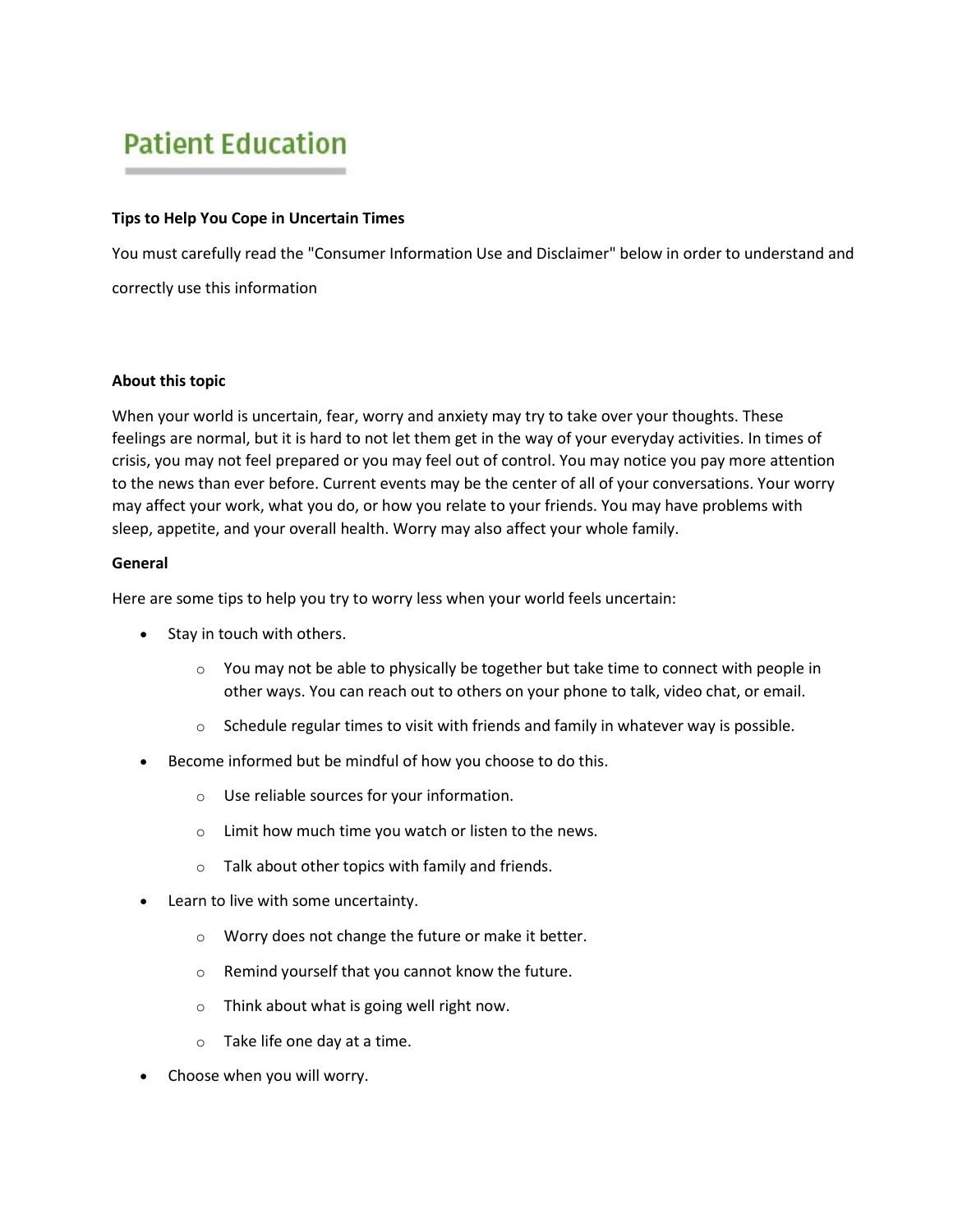- $\circ$  Accept the fact that you worry. Don't try to stop it, but rather take charge of your worry.
- $\circ$  Chose a time to think about what worries you. Give yourself some time each day. An adequate amount of time is 10 to 20 minutes. After you use that time to think about what worries you, you can go on with your day.
- $\circ$  Take time each day to write down your worries. Then you can use your list during your chosen time to worry.
- Decide if there is something you can do about your situation.
	- $\circ$  Some worries are about problems that can be solved. Think about all the ways that you can solve it. For example, "I am worried I will lose my job." You may decide to work hard, finish projects, and volunteer for new things.
	- $\circ$  You cannot control all situations. Accept that there is nothing that you can do to change them. Try to make something positive from a negative situation.
- Take control of your mind and body.
	- $\circ$  Learn to meditate. Even a few minutes of slow breathing can calm both your mind and body.
	- $\circ$  It helps to do things with your hands. Learn to knit, draw, doodle, or work with wood or clay.
	- $\circ$  Limit screen time with your computer and the television. Instead, talk to people, read a book, or go for a walk.
	- o Get plenty of sleep.
	- o Eat a healthy diet.
	- o Avoid over use of alcohol.
	- o Get regular exercise. Try to get outside a little each day.
- Look for activities to distract you when you worry.
	- $\circ$  Look for ways to help others. When you think about someone else, your own worries will be less.
	- $\circ$  Choose a task you can finish and feel good about. You may want to clean out a closet or a drawer or try a new recipe.
	- $\circ$  Visit with other people. Call a friend. Write a letter. Find out how you can volunteer.
- Seek professional help.
	- $\circ$  Talk about your worries with your medical doctor. Your doctor may suggest different treatments to help you.
	- $\circ$  Talking to a counselor may help you cope with uncertainty and lessen your worry.